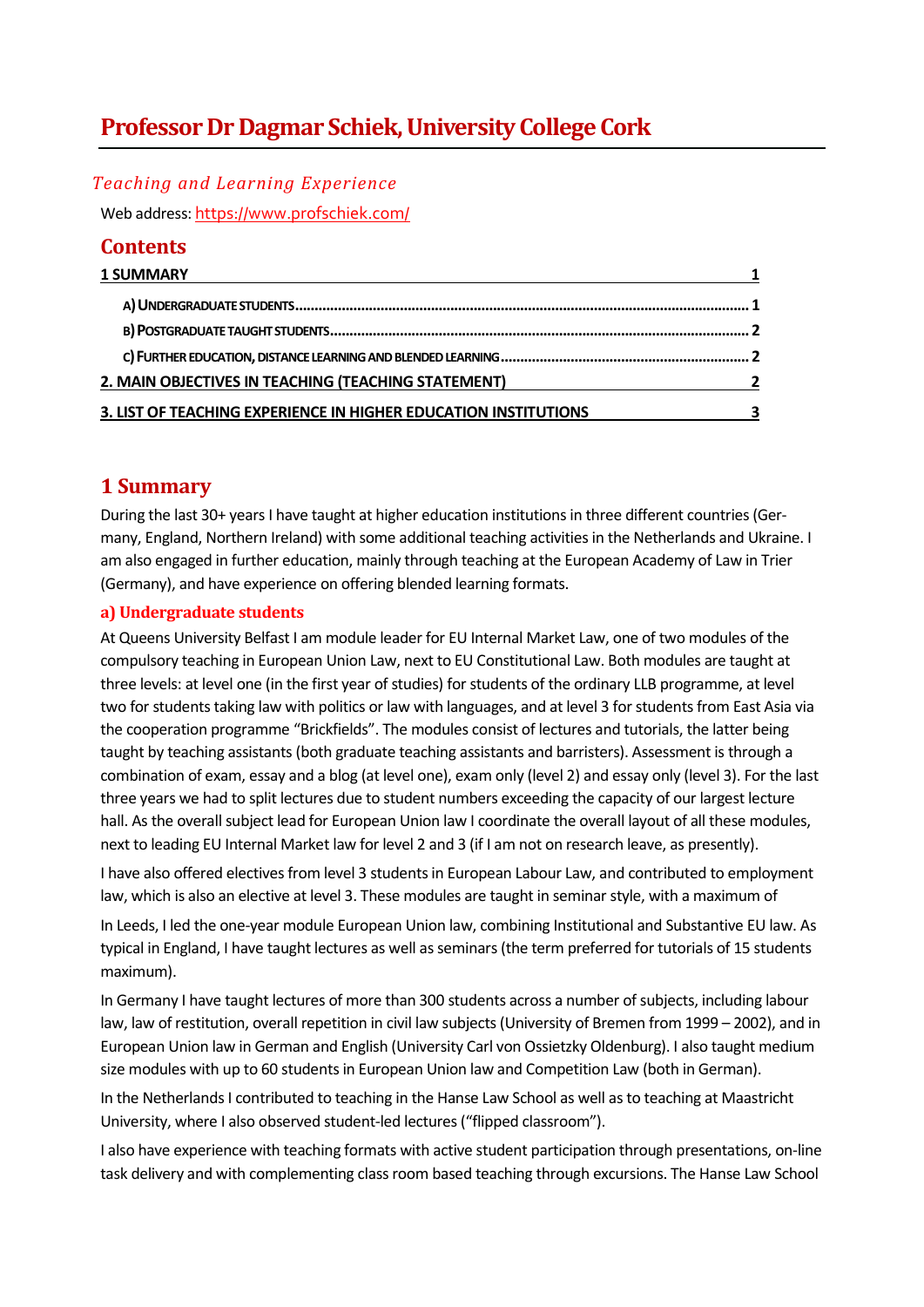programme offered an excursion to the ECJ for student in their 2nd year, which is a very valuable experience, enabled by the generous funding achieved for that specific programme.

#### **b) Postgraduate taught students**

In Belfast I contributed to LLM programmes, and also to the Juris Doctor Programme, which is modelled on US American and Canadian law studies. I have also taught LLM students in Leeds and in the Hanse Law School Programme.

As a personal contribution to teaching innovation I have introduced the method of student peer review into the LLM EU law dissertation module in Leeds, and also into the EU module in the JD at QUB. In the latter module, assessment consists of an essay of 6-8000 words of publishable quality. In order to gently guide students into this assessment, students have to submit an abstract, and also give peer review on an abstract by other students. Similarly, in the LLM programme, students were encouraged to grade anonymised dissertation of former years.

### **c) Further education, distance learning and blended learning**

As stated in my cv, I contribute to further education as a lecturer at Academy of European Law in Trier. I have gathered experience in distance learning with the German "Fernuniversität" (Distance Learning University) Hagen. I have written course materials in English from 2004 for this university, starting with a specialist course in EU Equality Law, which was revised in 2006/7. In 2012, I was asked to add the general course in EU law in German, and also issue an English version of the same course.

English teaching materials for European Union law were also developed for a blended learning course in Oldenburg, which was aimed at managers in small and medium enterprises who wished to acquire a degree studying part time. The module "EU Economic Law "commenced with a phase of independent learning, supported through a specific web-environment. In order to overcome language weaknesses of those students in Northern Germany, who were native speakers of German in their majority, the module was preceded by a module in Business English. If students had difficulties comprehending the 200-page study text in their selfstudy phase, they could request dedicated interaction with their module leader in business English. After completing the self-study phase, which was supported by on-line tutorials and tests, students attended a four-day face to face course, which started with a short introduction, an exam on the self-study phase, and an interactive discussion of selected themes on EU economic law. Students then had to prepare a paper over a period of four weeks, which was presented in a second four-day face-to-face course. For the second assessment students worked in groups.

This method of teaching constitutes a potential basic layout for offering blended learning courses using web platforms such as Moodle without forgoing the advantages of face-to-face teaching and assessments with guaranteed student input.

More recently I have led the development of executive training programme for the Department for Economy (Northern Ireland), which also coordinates further education for the Northern Ireland Civil Service. The programme "Post 'Brexit' Legal Environment - Challenges & Opportunities for Northern Ireland" was offered with 8 three-hour long classes over the period from November 2019 to February 2020, supported by an online learning environment and based on interactive teaching, taking into account the practical experience and challenges of participants. The interactive method required that this was limited to 20 participants. The course received a positive evaluation by participants, and continuation for other cohorts has been proposed by DfE.

# **2. Main objectives in teaching (Teaching statement)**

I believe that the academic learning and teaching should aim at enabling graduates to think critically, research and evaluate information adequately for a range of professional activities and to continue studying their subject in a self-directed manner after graduation.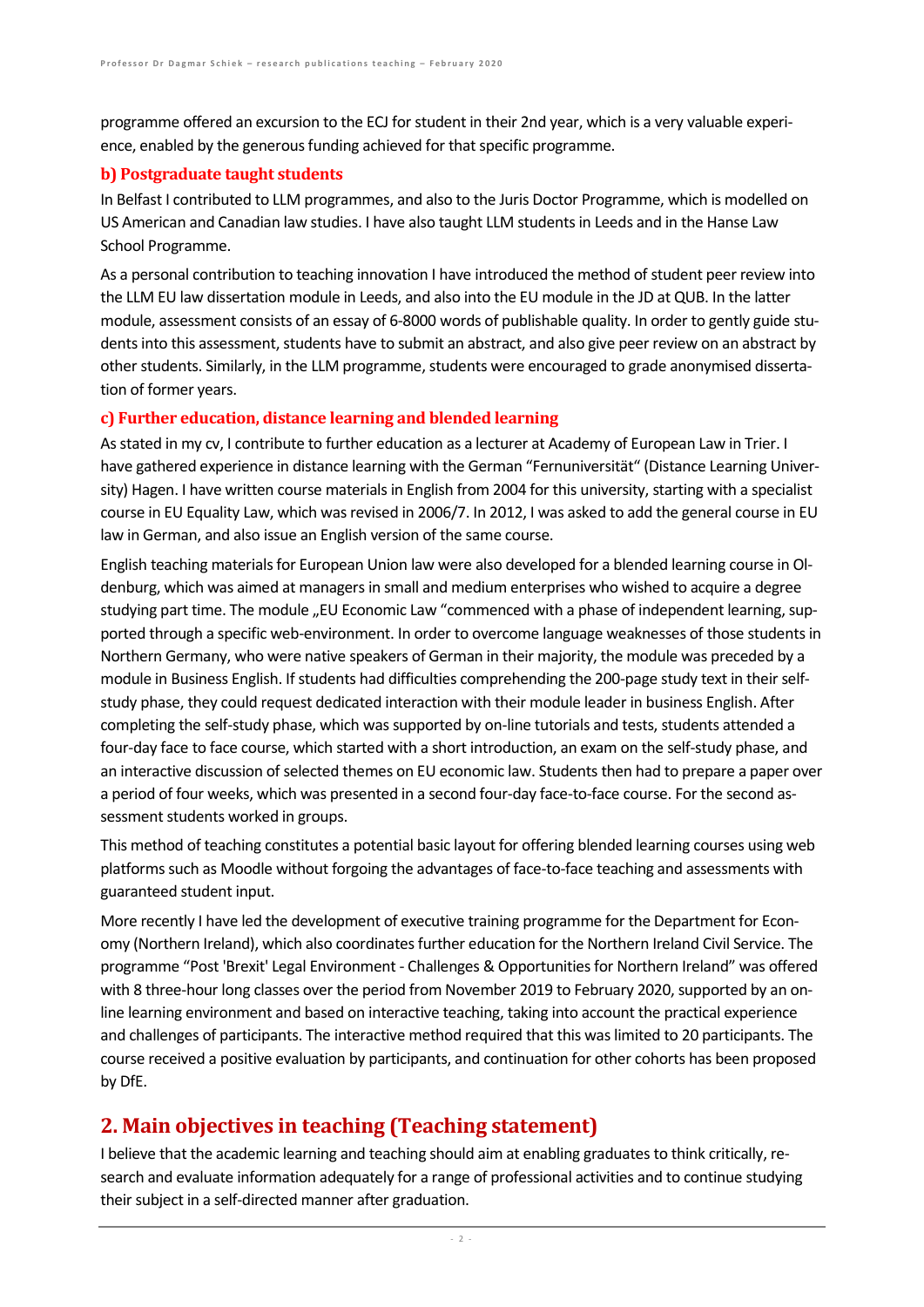My main objective in teaching is to convey a systematic understanding of the field I am teaching, and to introduce students to methods to enhance their knowledge through self-study. Teaching students a canon, possibly implying that this canon will remain unchanged, would not motivate students for adapting to change. In order to achieve this, law should be taught in historical, social and economic perspective. Graduates will thus be able to appreciate future change, and to update their knowledge accordingly.

From this main objective, three sub-objectives derive:

- First, students need to be introduced to some canonical knowledge, consisting of the main cases and the main pieces of legislation (which in International Law subjects such as EU law includes Treaty law and derived legislation).
- Second, students need to be made aware of conditions under which the law and its application have developed, and how they relate to socio-economic factors.
- Third, students need to be enabled to reflect critically on the canon, and to develop their own approaches, either in response to clients' interests, or to policy demands.

Methods for achieving these objectives differ.

- Conveying canonical knowledge can be achieved by offering very structured study materials, which give precise directions which cases and academic writing to read. A lecture is a good medium to introduce these materials, but lectures should be supplemented by short hand-outs with reading, as well as an on-line learning environment for students to explore the topics offered. Lecture recordings and videos can enrich an on-line environment, though they cannot replace contact hours. I record lectures since 2012, and the main positive effects are that coordination of lectures and seminars is improved, and that students are more confident in asking questions in lecture and by e-mail, since they can satisfy themselves that the question has not been answered in lecture already.
- Making students aware of how the law has developed and how it relates to other factors can be achieved through reflective discussion of parts of the canon, e.g. in seminars. For this purpose, selfdirected learning needs to be encouraged. Selected materials, made available through web environments, and guiding questions for group discussions are helpful
- Enabling critical reflection can be achieved by presenting historical or even political material (e.g. through web-pages containing multi-media material) and to have students engage with these. This can be achieved (depending on class size) through moot-like exercises, or through delivery of miniessays, and discussion of these among students. If a good web environment is available, such learning can also be enabled without seminar teaching or other intense face-to-face teaching.

## **3. List of teaching experience in higher education institutions**

| Academic year    | Module convenor for EU Constitutional Law (LAW 1020) at level 1, teaching 6 (out of 44)   |
|------------------|-------------------------------------------------------------------------------------------|
| 2019/2020 (up to | lectures. For both modules EU Constitutional Law and EU Internal Market Law (LAW1023)     |
| November 2020)   | I had led the development of an innovative assessment regime, consisting of a blog (20%), |
|                  | a concept for an opinion by the Advocate General at the ECJ (30%) and an open book        |
|                  | exam (50%). It is good to lead both these modules and to update the teaching materials,   |
|                  | as well as the electronic learning environment, first installed in 2017 by lecturers and  |
|                  | teaching assistants. Module convenor JD EU law. Module Convenor Equality and Discrimi-    |
|                  | nation and the Law (LLM Human Rights). Executive Course "Post 'Brexit' Legal Environ-     |
|                  | ment - Challenges & Opportunities for Northern Ireland"                                   |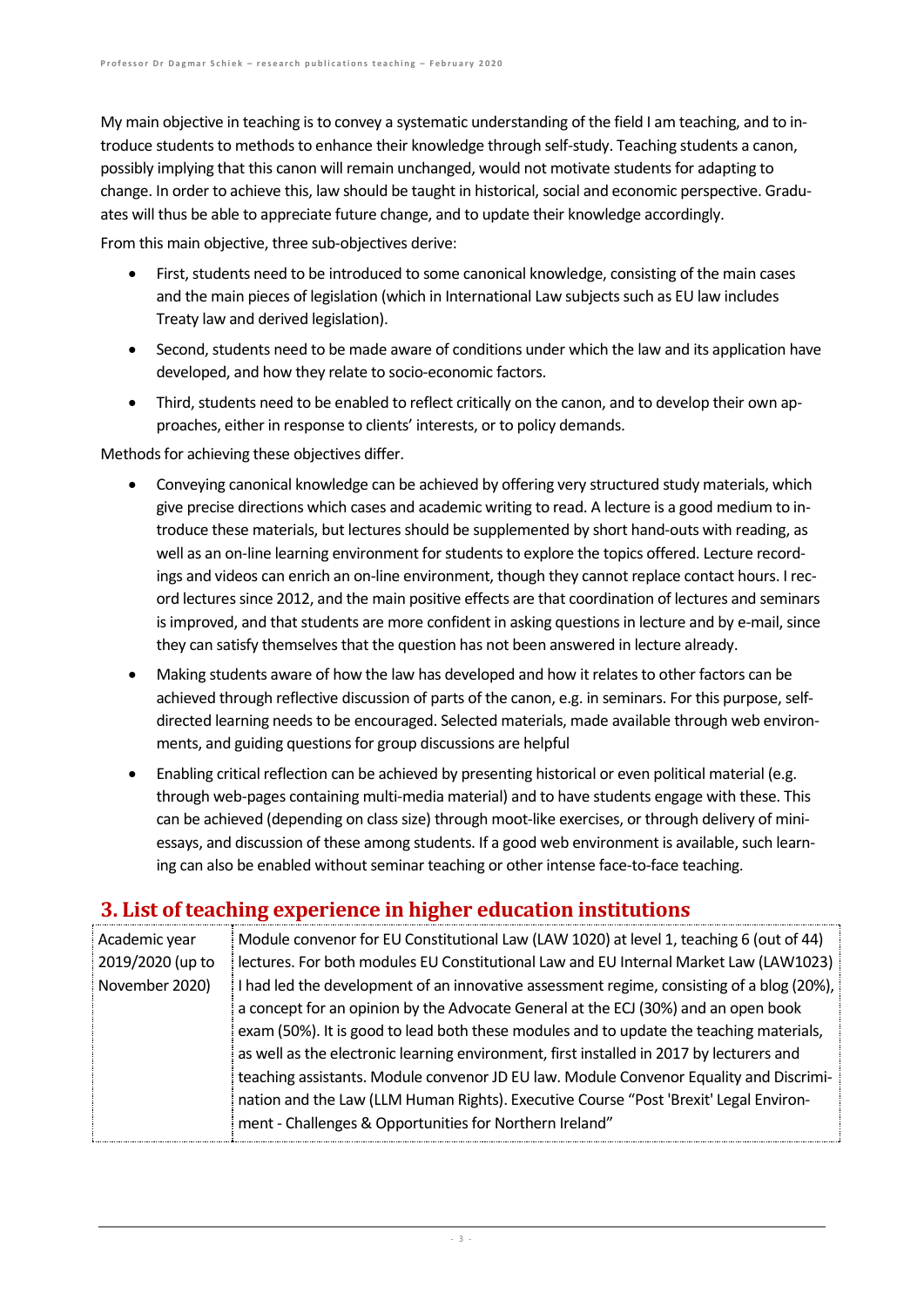| Semester 2 2019<br>(remainder until<br>end of April)            | Due to overlap of semesters in Germany and Northern Ireland, teaching was limited to<br>developing the NICS course and supervising dissertations, as well as coordinating marking                                                                                                                                                                                                                                                                                                                                                                                                                                                                                                                                                                                                                                                                                    |
|-----------------------------------------------------------------|----------------------------------------------------------------------------------------------------------------------------------------------------------------------------------------------------------------------------------------------------------------------------------------------------------------------------------------------------------------------------------------------------------------------------------------------------------------------------------------------------------------------------------------------------------------------------------------------------------------------------------------------------------------------------------------------------------------------------------------------------------------------------------------------------------------------------------------------------------------------|
| Semester 1<br>2018/19 (1 Octo-<br>ber-28 February<br>-14 weeks) | Seconded to Viadrina University Frankfurt (Oder), teaching 3 modules (supported by a<br>teaching assistant)<br>European Union Anti-Discrimination Law (lecture, 2 hours weekly over 14<br>weeks);<br>EUropean (Dis)Integration and Law - with specific attention to gender perspec-<br>tives and "Brexit" (seminar, 2 hours weekly over 14 weeks);<br>Equality - Social, Economic, Political and Legal Perspectives of the European Un-<br>ion (seminar, 2 hours weekly over 14 weeks)                                                                                                                                                                                                                                                                                                                                                                               |
| Semester 2 2018                                                 | Study leave                                                                                                                                                                                                                                                                                                                                                                                                                                                                                                                                                                                                                                                                                                                                                                                                                                                          |
| Semester 1<br>2017/18                                           | EU Constitutional Law (contribution of 6 out of 20 lectures for level 2 and 3, not module<br>leader) JD (as "taught doctorate") : European Union Law (LAW8507): 8 seminars of 3<br>hours each, oral test in week 3; LLM: LAW 8330: Labour and the Law in a Multinational<br>Economy (a small module with 10 credits only, this is offered over 4 weeks with 3 hour<br>long seminars each week, and a short essay)                                                                                                                                                                                                                                                                                                                                                                                                                                                    |
| Semester 2 2017                                                 | Module convenor EU Internal Market Law, teaching 7 out of 21 lectures, coordinating<br>teaching with other modules and teaching assistants, JD: EU Law 8057 - 7 out of 10 3-<br>hour seminars, a mix of constitutional and substantive EU law, LLM: EU Law and Eco-<br>nomic Integration: Module Convenor, 5 out of 11 2 hour long seminars, coordinating as-<br>sessment, contributing to marking.                                                                                                                                                                                                                                                                                                                                                                                                                                                                  |
| Semester 1<br>2016/17                                           | EU Constitutional Law (as in Semester 1 2017/18), JD (level 8 as taught doctorate) Euro-<br>pean Union Law (LAW8507): Module Convenor, teaching 4 out of 10 3 hour long semi-<br>nars, LLM: LAW 8256: Methods of Legislation - convenor of this 5 credit module, teaching<br>one out of two three hour long seminars on "Methods of EU and International Law and<br>Comparative Law" for the LLM students for EU Law & Governance as well as EU Business<br>Law (30)                                                                                                                                                                                                                                                                                                                                                                                                 |
| Semester 2 2016                                                 | QUB LL. B EU Internal Market Law - LAW1023 - level 1, LAW2053 - level2. LAW3098 -<br>level 3, module convenor of all three modules, which share lectures. Teaching 13 out of<br>21 lectures, coordination with teaching assistants, devising of assessment tasks, coordi-<br>nating assessment and marking, taking some of the marking load; EU Labour Law (LAW<br>3092), Module Convenor and only teacher of 10 2 hour long seminars, devising and mark-<br>ing assessments (essays) JD European Law (LAW7036), module convenor, teaching 5 of<br>12 two hour long seminars (12 Students), coordination of assessment and marking with<br>one other member of staff (no teaching assistants). LL.M EU Law and Governance: Transi-<br>tion Europe 3 out of 10 two-hour seminars (small group teaching with 4 participants). Su-<br>pervision of one LLM dissertation |
| Semester 1<br>2015/16                                           | QUB LLB EU Constitutional Law 7 out of 21 lectures. JD European Law LAW7036 (Module<br>Convenor), 15 2-hour seminars, developing an assessment concept, marking. LL.M: Multi-<br>level Governance and EU law - LAW8300 (Module Convenor), 7 out of 10 2-hour semi-                                                                                                                                                                                                                                                                                                                                                                                                                                                                                                                                                                                                   |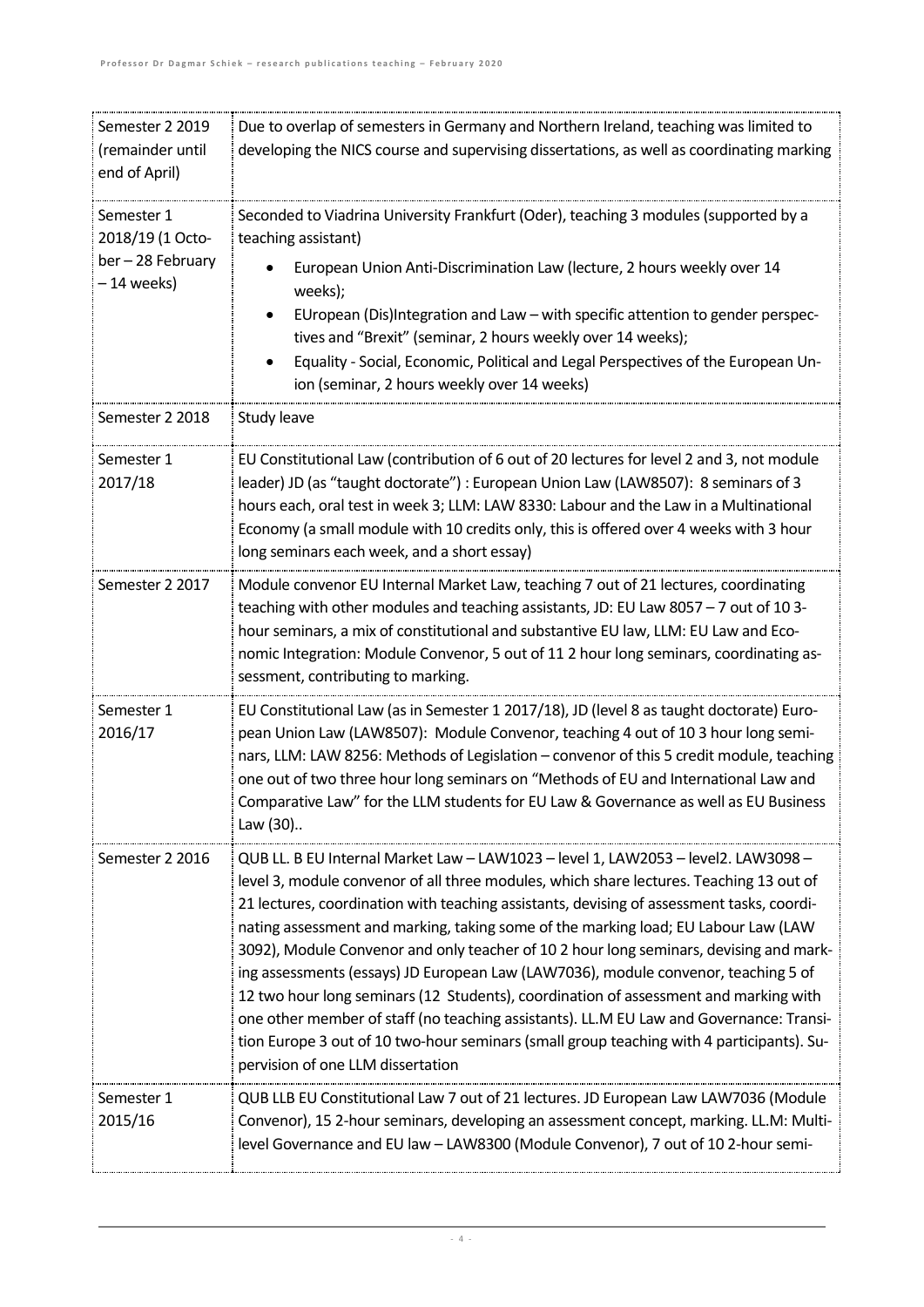|                                     | nars (12 participants). LAW8256: Methods of Legislation - one of two three-hours semi-<br>nars on "Methods of EU and International Law and Comparative Law" for the LLM stu-<br>dents for EU Law & Governance as well as EU Business Law (30 participants)                                                                                                                                                                                                                                                                                                                            |
|-------------------------------------|---------------------------------------------------------------------------------------------------------------------------------------------------------------------------------------------------------------------------------------------------------------------------------------------------------------------------------------------------------------------------------------------------------------------------------------------------------------------------------------------------------------------------------------------------------------------------------------|
| Semester 2 2015                     | Queen's University Belfast (QUB) LL.B EU Internal Market Law - LAW1023 - level 1,<br>LAW2053 - level 2, Module Convenor, 14 out of 22 lectures (250 students), coordination<br>of tutorials (taught by graduate teaching assistants), conceptualising the content and ad-<br>ministering the electronic learning environment, developing an assessment concept,<br>model marking, coordination of marking by TAs and colleagues with a view to achieving<br>coherent marking standards LL.M Module EU Internal Market Law 4 out of 10 seminars<br>for two groups of 12 students each. |
| Semester 1<br>2014/15               | University of Leeds (until 30 October 2014): LL. B EU Law - LAW 2230 - level2/LAW3145-<br>level 3 (10 out of 22 lectures, 250 participants)<br>Queen's University Belfast: LL. B level 3 – employment law – 2 seminars a 2 hours (15 par-<br>ticipants)<br>Partial buyout in favour of research report for European Parliament from 9/2014                                                                                                                                                                                                                                            |
| Semester 2 2014                     | University of Leeds LL. B EU Law (LAW 2230 - level2/LAW3145- level 3): 7 lectures (250<br>participants) and 7 seminar groups (a 12 participants), LL.M EU Discrimination Law<br>(LAW5315M) PhD supervision                                                                                                                                                                                                                                                                                                                                                                            |
| Semester 1<br>2013/14               | University of Leeds: LL. B EU Law (LAW 2230 - level2/LAW3145- level 3): 6 lectures and 7<br>seminar groups, LL.M: EU Social Law (LAW5310M), Dissertation EU Law (LAW5530M),<br>PhD supervision                                                                                                                                                                                                                                                                                                                                                                                        |
| Semester 2 2013                     | University of Leeds LL. B EU Law (LAW 2230 - level2/LAW3145- level 3): 5 lectures and 2<br>seminar groups, LL.M EU Discrimination Law (LAW5315M) PhD supervision.                                                                                                                                                                                                                                                                                                                                                                                                                     |
| Semester 1<br>2012/13               | University of Leeds: LL. B EU Law (LAW 2230 - level2/LAW3145- level 3): 5 lectures and 2<br>seminar groups, LL.M: EU Social Law (LAW5310M), Dissertation EU Law (LAW5530M), PhD<br>supervision                                                                                                                                                                                                                                                                                                                                                                                        |
| Semester 2 2012                     | Part buyout for starting PGR tutor role during research leave. LL.M: EU Discrimination Law                                                                                                                                                                                                                                                                                                                                                                                                                                                                                            |
| Semester 1<br>2011/12               | Research leave                                                                                                                                                                                                                                                                                                                                                                                                                                                                                                                                                                        |
| Semester 2 2011                     | University of Leeds: LL. B EU Law (LAW 2230 - level2/LAW3145- level 3): 5 lectures and 2<br>seminar groups, Module Discrimination Law: 1 lecture, LL.M EU Law: European Human<br>Rights (1 seminar), PhD supervision (part buy out for research project).                                                                                                                                                                                                                                                                                                                             |
| Semester 1<br>2010/11               | University of Leeds: LL. B EU Law (LAW 2230 - level2/LAW3145- level 3): 5 lectures and 3<br>seminar groups, LL.M Senior Status: EU Law (LAW 5770M): 5 lectures, LL.M EU Law: EU So-<br>cial Law (LAW5310M), Dissertation EU Law (LAW5530M), PhD supervision.                                                                                                                                                                                                                                                                                                                          |
| Semester 1<br>2009/10               | University of Leeds: LL. B EU Law (LAW 2230 - level2/LAW3145- level 3): 10 lectures and 6<br>seminar groups, Module Discrimination Law: 1 lecture, LL.M EU Law: EU Social Law<br>(LAW5310M), Dissertation EU Law (LAW5530M), PhD supervision                                                                                                                                                                                                                                                                                                                                          |
| Semester 2 2009:<br>February to May | University of Leeds: LL. B EU Law (LAW 2230): 5 lectures and 6 seminar groups, Module EU<br>Enlargement: 2 lectures and 2 seminars, PhD supervision                                                                                                                                                                                                                                                                                                                                                                                                                                   |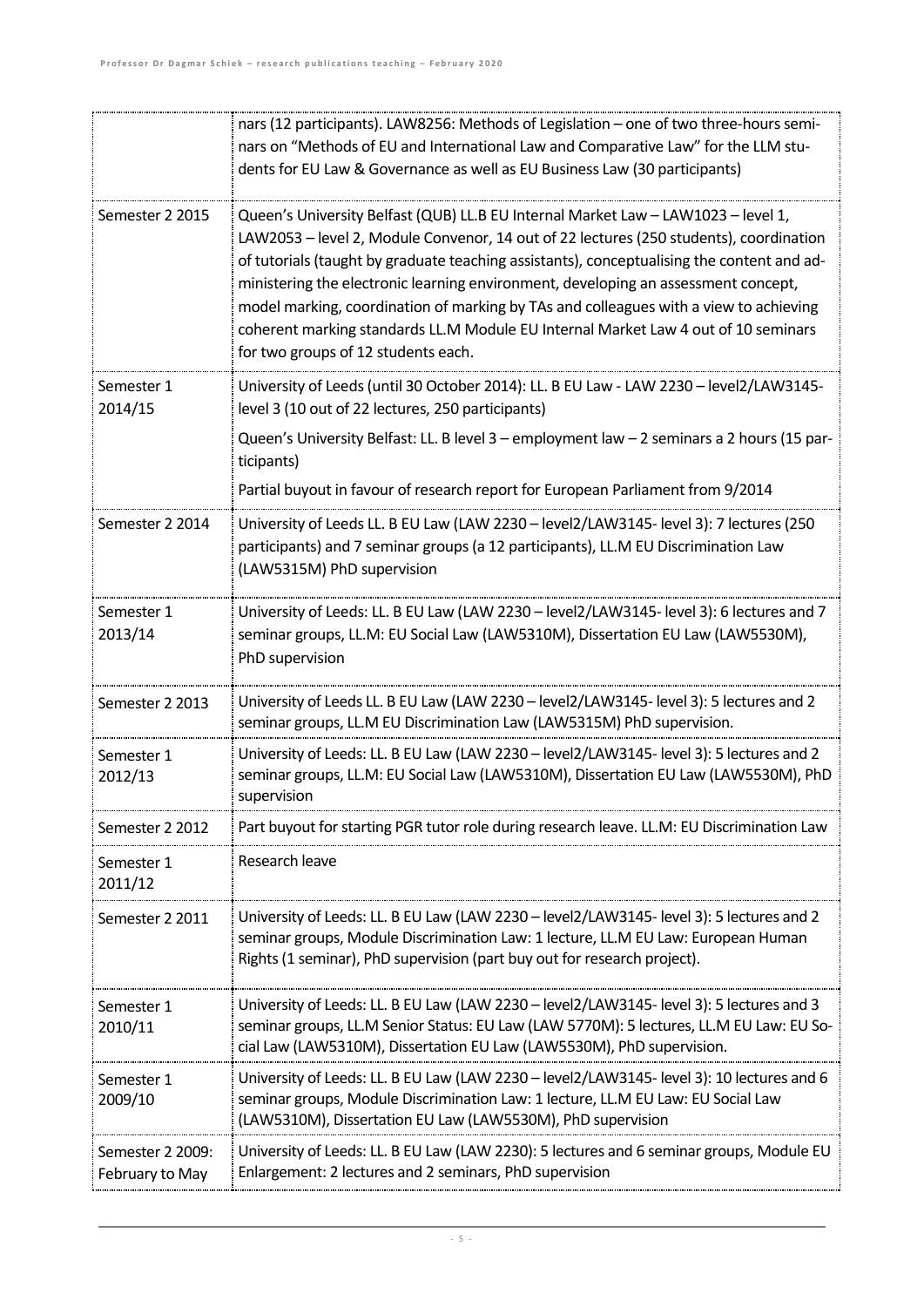| Semester 1<br>2008/09                                                                                                                                                                                                                                                                                                                                                                                            | University of Leeds: LL. B EU Law (LAW 2230 - level2/LAW3145- level 3): 5 lectures and 3<br>seminar groups, Module Discrimination Law: 1 lecture, LL.M Senior Status: EU Law (LAW<br>5770M): 5 lectures, PhD supervision (part buy out for Jean Monnet multilateral research<br>group EESCATL)                                                                                                                                                                                                                                                    |
|------------------------------------------------------------------------------------------------------------------------------------------------------------------------------------------------------------------------------------------------------------------------------------------------------------------------------------------------------------------------------------------------------------------|---------------------------------------------------------------------------------------------------------------------------------------------------------------------------------------------------------------------------------------------------------------------------------------------------------------------------------------------------------------------------------------------------------------------------------------------------------------------------------------------------------------------------------------------------|
| Semester 2 2008                                                                                                                                                                                                                                                                                                                                                                                                  | University of Leeds: LL. B EU Law (LAW 2230): 5 lectures and 6 seminar groups, module EU<br>Enlargement 2 lectures and 2 seminars, LL.M Senior Status: EU Law (LAW 5770M): 5 lec-<br>tures, PhD supervision                                                                                                                                                                                                                                                                                                                                       |
| Semester 1<br>2007/08 (Sept-<br>December)                                                                                                                                                                                                                                                                                                                                                                        | University of Leeds: LL. B EU Law (LAW 2230): 5 lectures and 6 seminar groups, Module<br>Discrimination Law: 1 lecture, LL.M Senior Status: EU Law (LAW 5770M): 5 lectures, PhD<br>supervision                                                                                                                                                                                                                                                                                                                                                    |
| Teaching at academic levels in Germany: Professors usually teach 8 lecture hours a week (of 45 minutes dura-<br>tion each) over 28 weeks each year, in two terms of 14 weeks each. Winter term ("Wintersemester") is the 1st<br>semester, lasting from October until December and January until end of February, summer term ("Sommerse-<br>mester") is the 2 <sup>nd</sup> semester, lasting from April to July |                                                                                                                                                                                                                                                                                                                                                                                                                                                                                                                                                   |
|                                                                                                                                                                                                                                                                                                                                                                                                                  | Summer term 2007   University Carl von Ossietzky (Oldenburg), Faculty II: Hanse Law School: Introduction to In-<br>ternational and EU Law (25 students), LL.M Programme: Labour, Commerce and Competi-<br>tion in a Transnational and EU Perspective (Seminar, 8 students, MA Economics - 2 stu-<br>dents), Transnational Relations and Law - International Economic and Commercial Law -<br>Regulation by non-state actors (Seminar, 10 students, Cooperation with OLG [Higher Re-<br>gional Court] Oldenburg), Colloquium: Master thesis        |
| November/Decem-<br>ber 2006                                                                                                                                                                                                                                                                                                                                                                                      | Visiting Professor Maastricht University. Offering a lecture within the module EU non-dis-<br>crimination law as well as a contribution to a dissemination activity in the frame of the pro-<br>ject "Stimulating public interest litigation" (CEPS, Brussels) - lecture buyout for teaching in<br>Oldenburg via external funding for the project around the Non-Discrimination Law Case<br>Book (Hart Publishing, 2007)                                                                                                                          |
| Winter term<br>2006/2007                                                                                                                                                                                                                                                                                                                                                                                         | Part buy-out as Dean of Learning and Teaching, thus only 4 hours teaching per week. Uni-<br>versity Carl von Ossietzky (Oldenburg), Faculty II: undergraduates: BA business administra-<br>tion with law/economics: introduction to EU economic law (lecture, 300 students, Ger-<br>man), Hanse Law School: Substantive EU Law (25 students)                                                                                                                                                                                                      |
|                                                                                                                                                                                                                                                                                                                                                                                                                  | Summer term 2006   Part buy-out as Dean of Learning and Teaching, thus only 4 hours teaching per week. Uni-<br>versity Carl von Ossietzky (Oldenburg), Faculty II: Hanse Law School: Introduction to Inter-<br>national and EU Law (VL 25 students), LL.M Programme: Labour, Commerce and Competi-<br>tion in a Transnational and EU Perspective (Seminar, 8 students), Transnational Relations<br>and Law - International Economic and Commercial Law - Regulation by non-state actors<br>(Seminar, 10 students, Cooperation with OLG Oldenburg) |
| summer 2006 to<br>summer 2007                                                                                                                                                                                                                                                                                                                                                                                    | Additional teaching in a bachelor course directed at professionals, which was taught<br>through blended learning. The degree was in "Business Administration in small and me-<br>dium enterprises". As EU law was taught in English, close cooperation with the language<br>teachers was necessary.                                                                                                                                                                                                                                               |
| Winter term<br>2005/06                                                                                                                                                                                                                                                                                                                                                                                           | Part buy-out as Dean of Learning and Teaching, thus only 4 hours teaching per week. Uni-<br>versity Carl von Ossietzky (Oldenburg), Faculty II: undergraduates (1) BA business admin-<br>istration with law / economics: introduction to European Economic law (lecture, 300 stu-<br>dents, in Germany), Hanse Law School (innovative study programme on the basis of a co-<br>operation between the Universities of Bremen, Groningen and Oldenburg): Substantive EU<br>Law (25 students, English),                                              |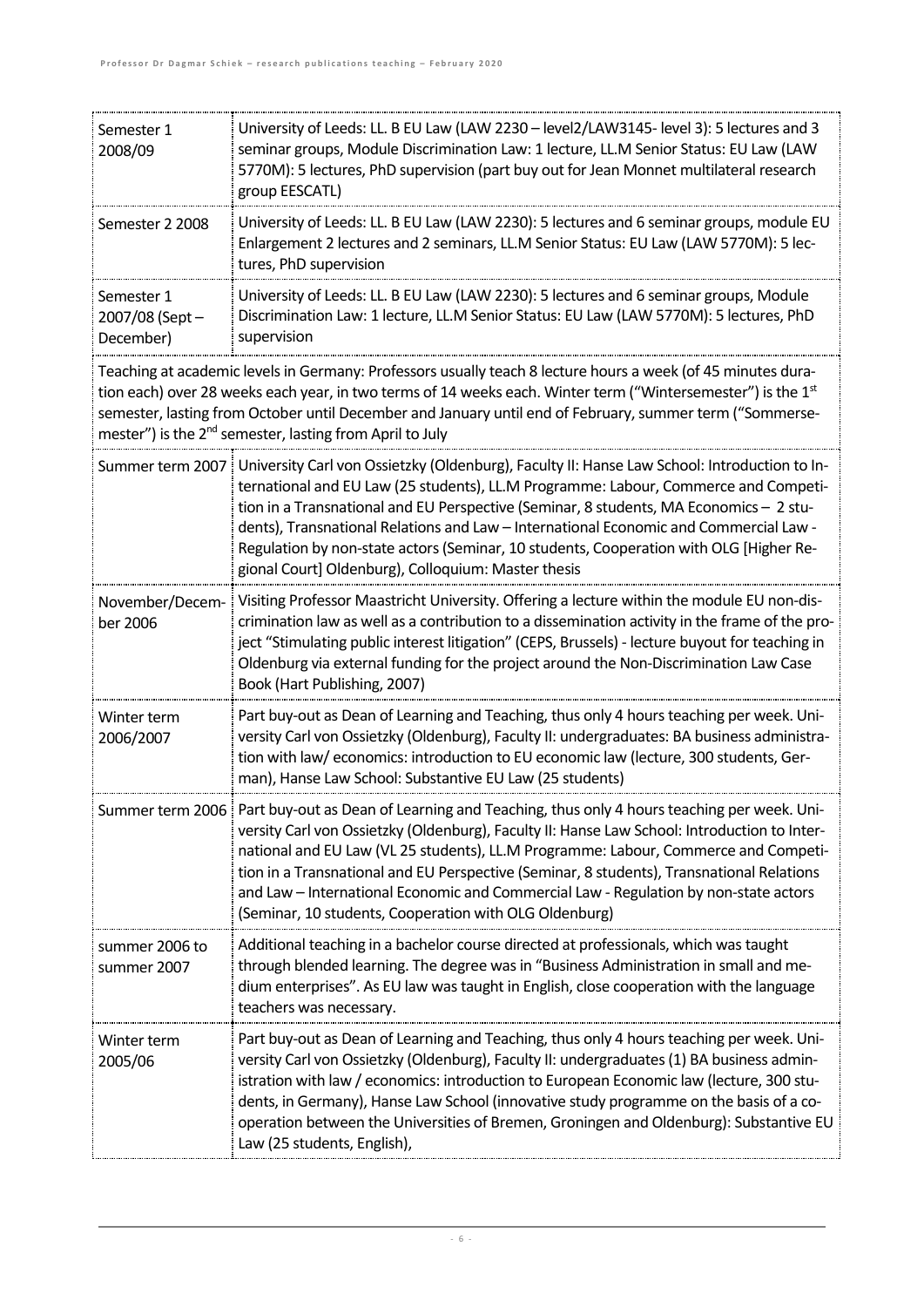| Summer term 2005         | Part buy-out as Dean of Learning and Teaching, thus only 4 hours teaching per week. Uni-<br>versity Carl von Ossietzky (Oldenburg), Faculty II, Hanse Law School: Introduction to Inter-<br>national and European Law (VL, 25 Students), Institutional EU Law (Seminar 25 students)                                                                                                                                                                                                                                                               |
|--------------------------|---------------------------------------------------------------------------------------------------------------------------------------------------------------------------------------------------------------------------------------------------------------------------------------------------------------------------------------------------------------------------------------------------------------------------------------------------------------------------------------------------------------------------------------------------|
| Winter term<br>2004/05   | University Carl von Ossietzky (Oldenburg), Faculty II: Hanse Law School: Substantive EU<br>Law (25 students, English), Economics and Business administration Diploma economics<br>and business administration with law: Equality and Discrimination in EU Law (English, Sem-<br>inar), European Competition Law (Option for 2nd phase students, taught in German), Eu-<br>ropean economic law and politics (option for second phase students, taught in German),<br>Rijksuniversiteit Groningen: moot court EU Law (Hanse Law School, in English) |
| Summer term 2004         | University Carl von Ossietzky (Oldenburg), Faculty II: Introduction to International and Eu-<br>ropean Law (taught in English, LL.B Programme "Hanse Law School"), Institutional EU Law<br>(taught in English, LL.B Programme "Hanse Law School"); Introduction to EU economic law<br>(Diploma business administration and law, 300 students, German); EU economic law and<br>European social model (Option for diploma students, in German) University of Bremen,<br>LL.M Programme: Seminar: Internal Market and Civil Society (German)         |
| Winter term<br>2003/2004 | Research leave, some presentations at London School of Economics for staff, and contri-<br>butions to some courses in their LL.M Programme; staff seminar Kent university: "Autono-<br>mous Collective Agreements as a Regulatory Device", Staff Seminar University of Leeds "In-<br>tersectional Discrimination in EU Law".                                                                                                                                                                                                                      |
| Summer term 2003         | University Carl von Ossietzky (Oldenburg), Faculty II: European Competition Law (Option<br>for 2nd phase students, taught in German), European economic law and politics (option<br>for second phase students, taught in German) Seminar: European civil law (German); Uni-<br>versität Bremen, LL.M Programme: Seminar: European Labour Law (German)                                                                                                                                                                                             |
| Winter term<br>2002/2003 | University Carl von Ossietzky (Oldenburg), Faculty II: Introduction to International and Eu-<br>ropean Law (taught in English, LL.B Programme "Hanse Law School"), Diploma business ad-<br>ministration and law: EU economic law: the internal market (option for 2nd phase stu-<br>dents, German), Seminar: European civil law (German), LL.M Programme: Seminar: Inter-<br>nal Market and Civil Society (German)                                                                                                                                |
| Summer term 2002         | University Carl von Ossietzky (Oldenburg), FB 4: lecture (option for 2nd phase students in<br>politics and economics) EU Economic law and policy; EU Competition Law, seminar Euro-<br>pean civil law, Seminar: Equality and Discrimination in EU law (taught in English)                                                                                                                                                                                                                                                                         |
| Winter term<br>2001/2002 | University Carl von Ossietzky (Oldenburg), FB4 Introduction to EC Law: Institutions and<br>Governance (lecture as option for German students, taught in English); EU economic law -<br>the internal market (option for 2nd phase students, German); European legal integration -<br>EU civil law (seminar with student projects, taught in German, for students of economics,<br>business administration, and political sciences), colloquium for discussing diploma theses                                                                       |
|                          | The lectures before 2001/2002 are repeated in later years, thus I omitted to translate those                                                                                                                                                                                                                                                                                                                                                                                                                                                      |
| Summer term 2001         | University Carl von Ossietzky (Oldenburg), FB 4: Europäisches Wirtschaftsrecht 2a - Wett-<br>bewerbsregeln (Vorlesung, Hauptstudium BWL/jur und Wirtschaftswissenschaften), Euro-<br>päisches Wirtschaftsrecht 2b - wirtschaftsrechtlich relevante Politiken der EG (Vorlesung,<br>Hauptstudium BWL/jur und Wirtschaftswissenschaften), Diplomandenkolloquium; Dienst-<br>leistungen im EG-Binnenmarkt (Projektplenum, Hauptstudium BWL/jur und WiWi, Politik-<br>wissenschaften)                                                                 |
| Winter term<br>2000/2001 | University Carl von Ossietzky (Oldenburg), FB 4: Europarecht - Europäische Integration 1<br>(Vorlesung, Hauptstudium BWL/jur und WiWi; Europäisches Wirtschaftsrecht - Binnen-<br>markt 1 (Vorlesung Hauptstudium BWL/jur und WiWi); Europäisches Privatrecht (Projekt-<br>plenum, Hauptstudium BWL/jur und WiWi); Gleichbehandlung und soziale Diskriminierung                                                                                                                                                                                   |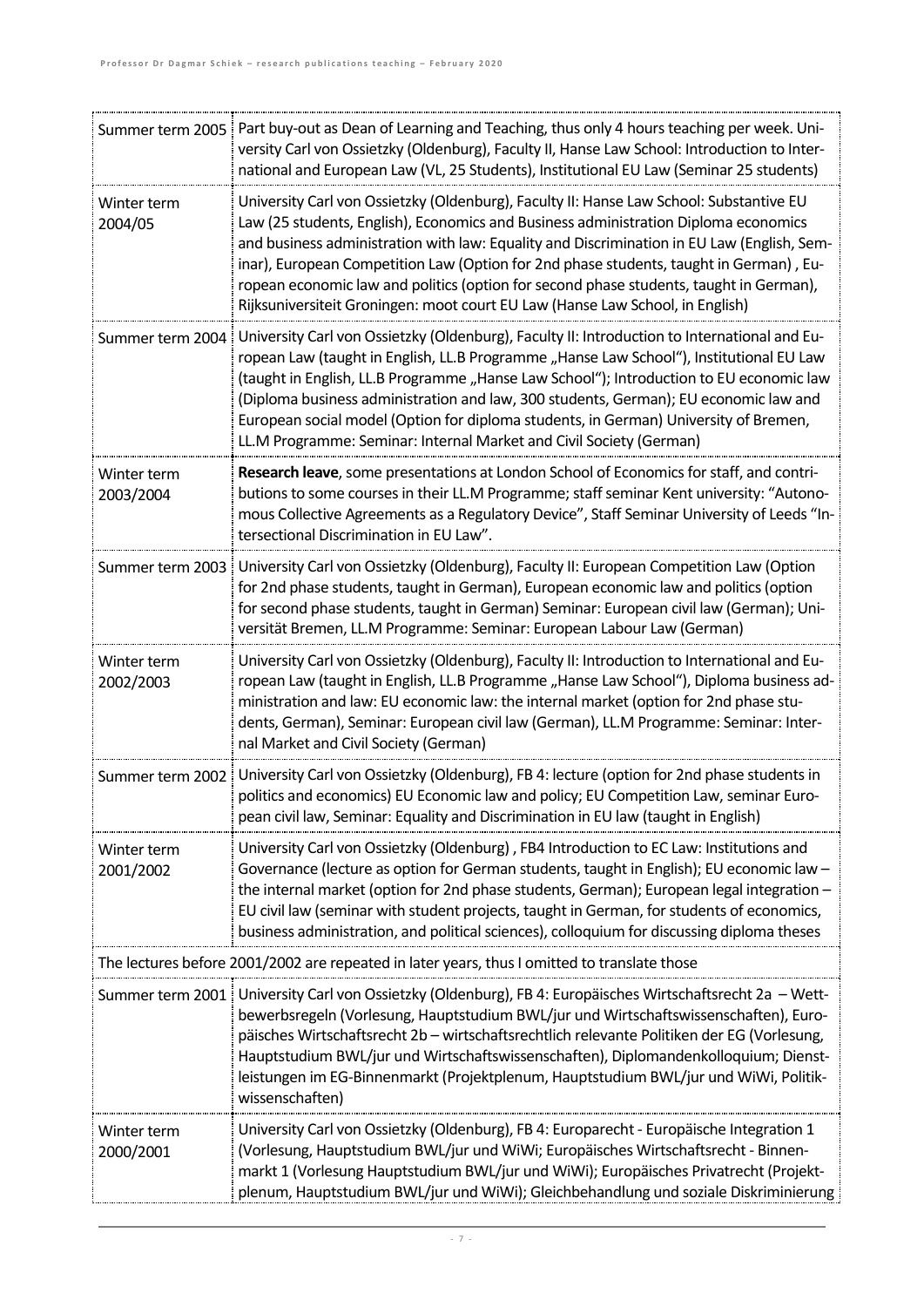|                                                                                                                                 | im Recht der EG (Projektorientierter Kurs, Hauptstudium BWL/jur und WiWi, Politik, SoWi,<br>Magisternebenfach Frauen- und Geschlechterstudien)                                                                                                                                                                                                                                                                                                                                           |
|---------------------------------------------------------------------------------------------------------------------------------|------------------------------------------------------------------------------------------------------------------------------------------------------------------------------------------------------------------------------------------------------------------------------------------------------------------------------------------------------------------------------------------------------------------------------------------------------------------------------------------|
| Summer term 2000                                                                                                                | University Carl von Ossietzky (Oldenburg), FB 4: Europäisches Wirtschaftsrecht 2 (Vorle-<br>sung, Hauptstudium BWL/jur und Wirtschaftswissenschaften), Wettbewerbs- und Kartell-<br>recht (Vorlesung, Hauptstudium BWL/jur und Wirtschaftswissenschaften), Europarecht -<br>Europäische Integration 2 (Vorlesung, Hauptstudium BWL/jur und Wirtschaftswissenschaf-<br>ten), Professionen im Binnenmarkt (Projektorientierte Veranstaltung, Hauptstudium<br>BWL/jur, WiWi, Politik, SoWi) |
| Winter term<br>1999/2000                                                                                                        | University Carl von Ossietzky (Oldenburg), FB 4 (Wirtschafts- und Rechtswissenschaften):<br>Europarecht - Europäische Integration 1 (Vorlesung, Hauptstudium BWL/jur und WiWi; Eu-<br>ropäisches Wirtschaftsrecht - Binnenmarkt 1 (Vorlesung Hauptstudium BWL/jur und<br>WiWi); Europäische Rechtsintegration (Seminar, Hauptstudium BWL/jur und WiWi)                                                                                                                                   |
| <b>March 1999</b>                                                                                                               | University of Ulster, School of Public Politics, Economics and Law, LLM/MSc in European<br>Law and Policy, four weeks input in modules on EU integration (EU consumer law) and Eu-<br>ropean Social Policy (European labour law)                                                                                                                                                                                                                                                         |
| As an assistant professor, the teaching load was only 4 hours a week, to allow for preparation of the "Habilita-<br>tionthesis" |                                                                                                                                                                                                                                                                                                                                                                                                                                                                                          |
| Summer term 1999                                                                                                                | Universität Bremen, FB 6: European Labour Law (pre-cursor of LL.M programme and stu-<br>dents in their final year, German); course preparing students for the state examination in<br>civil law                                                                                                                                                                                                                                                                                          |
| Winter term<br>1996/1997                                                                                                        | Universität Bremen, FB 6: Betriebsverfassungsrecht (law of works councils, final year un-<br>dergraduate students, German), European Labour Law (pre-cursor LL.M, German)                                                                                                                                                                                                                                                                                                                |
| Summer term<br>1996/ und 1997                                                                                                   | Universität Bremen, FB 6: Recht der atypischen Beschäftigungsverhältnisse (atypical<br>employment relations in German labour law, final year undergraduate students, German);<br>Gleichbehandlung von Frauen und Männern im EG-Arbeitsrecht (equal treatment of wo-<br>men and men, final year undergraduate law students, and precursor LL.M, in German)                                                                                                                                |
| Winter term<br>1995/96                                                                                                          | Universität Bremen, FB 6: Wiederholung und Vertiefung im Zivilrecht (lecture, course pre-<br>paring students for their state examination in civil law, German); Recht des Normalar-<br>beitsverhältnisses (Employment Law, regular, final year undergraduate students in law,<br>German)                                                                                                                                                                                                 |
| Summer term 1995 i                                                                                                              | Universität Bremen, FB 6: seminar labour law (2nd year students law, German) Law of in-<br>dustrial conflict (final year undergraduate students law, German), Universität Hamburg,<br>Fachbereich 17: Positive Maßnahmen zur Gleichstellung von Frauen und Männern im Wis-<br>senschaftsbereich (Seminar. Positive action in universities, in German)                                                                                                                                    |
| Winter term<br>1994/1995                                                                                                        | Universität Bremen, FB 6: Schadensrecht (lecture, law of damages, 3rd year undergradu-<br>ate students, German), Atypische Arbeitsverhältnisse (atypical employment relations in<br>German labour law, final year undergraduate students, German), Sozialpolitik der EG und<br>Auswirkungen auf nationales Recht (EC social policy and national law, in German, precur-<br>sor of LL.M programme in EU law)                                                                              |
|                                                                                                                                 | Summer term 1994 Universität Bremen, FB 6: Arbeitsrecht besonderer Arbeitnehmergruppen (Grundlagen-<br>veranstaltung - Employment law for specific groups of workers, 2nd year students, in Ger-<br>man)                                                                                                                                                                                                                                                                                 |
|                                                                                                                                 | The two courses in 1993 and 1991 were taught as visiting faculty, while my main position was outside university                                                                                                                                                                                                                                                                                                                                                                          |
| Winter term 1993                                                                                                                | Justus-Liebig-Universität Gießen, Fachbereich Rechtswissenschaft: Recht der Gleichstel-<br>lung - Wahlpflichtveranstaltung (option: equal opportunities of women and men)                                                                                                                                                                                                                                                                                                                |